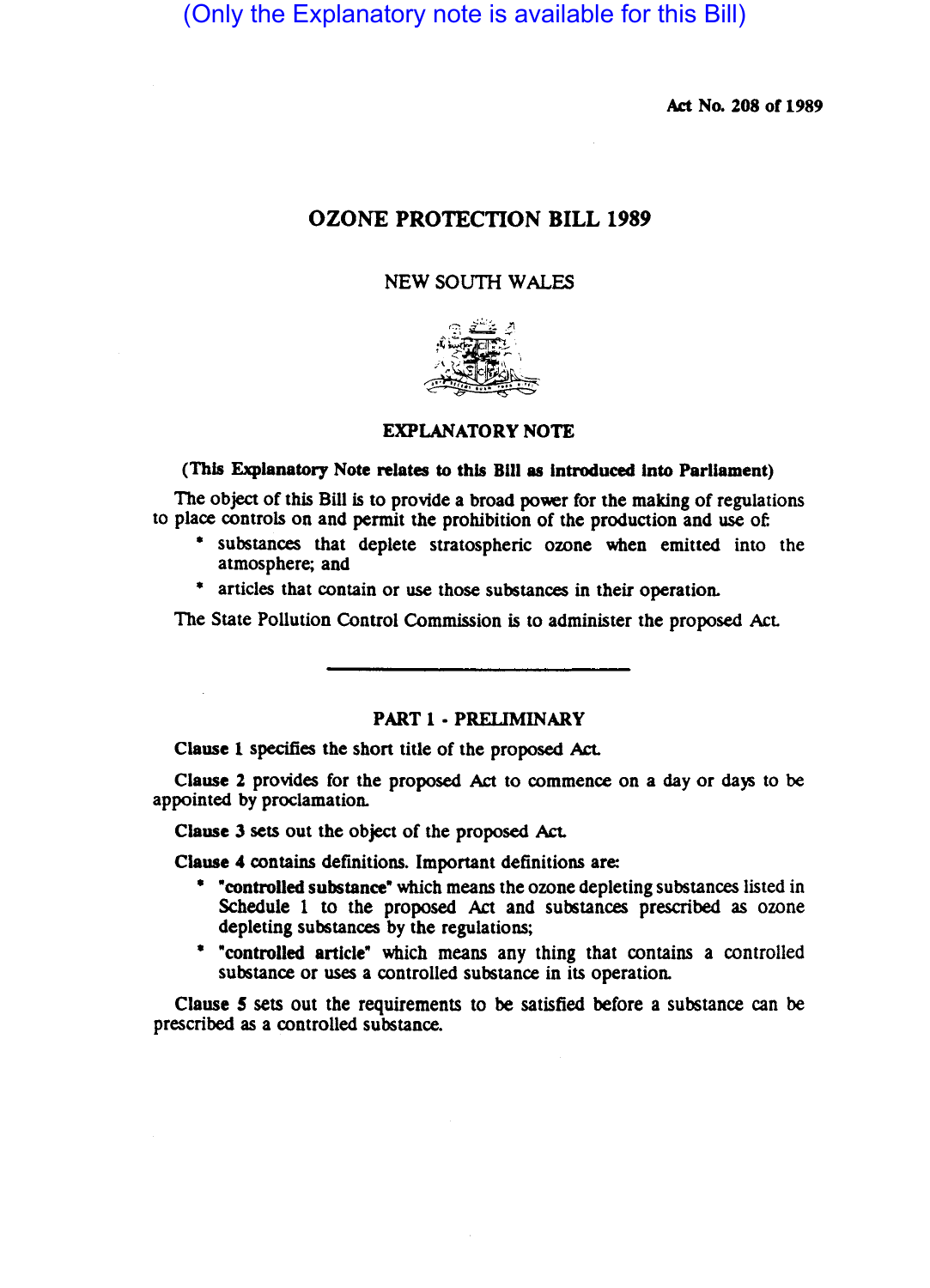### PART 2 - CONTROLS

Clause 6 empowers the making of regulations covering a wide variety of matters involving controlled substances and controlled articles, including manufacture, sale, distribution, conveyance, storage, possession, use, re-cycling and disposal.

Clause 7 makes it clear that the regulations can require licences to be held and can require premises, vehicles and vessels to be registered.

Clause 8 gives examples of the way in which the regulations can make provision concerning recovery, re-cycling and disposal of controlled substances.

Clause 9 makes it clear that the regulations can make provision for the adoption of and for requiring compliance with industry codes of practice.

Clause 10 makes it clear that the regulations can provide for the accreditation of training courses and related matters.

Clause 11 makes it clear that the regulations can require persons engaged in activities regulated by the regulations to keep records and furnish returns to the Commission.

Clause 12 makes it clear that the regulations can require the labelling or identification by other means of controlled substances and controlled articles.

Clause 13 makes it clear that the regulations can provide for the granting of exemptions from the requirements of the regulations by the Commission or (with certain restrictions) the Minister.

# PART 3 • ENFORCEMENT

Clause 14 authorises the Commission to require a person carrying on a business involving controlled substances or controlled articles to furnish information to the Commission and confer with the Commission on relevant matters.

Clause 15 protects from disclosure information obtained under the proposed Act concerning industrial or commercial secrets or working processes. Disclosure is only allowed in certain limited circumstances.

Clause 16 gives an authorised officer the power to enter and search premises if an offence is suspected of having been committed there or if the premises are used for the carrying on of a business involving controlled substances or controlled articles. The officer is empowered to ask questions of persons on the premises, require the production of records, make tests, take photographs and take samples. Entry to residential premises cannot be demanded without a search warranL

Clause 17 creates an offence of obstructing or failing to comply with a lawful requirement made by an authorised officer.

Clause 18 empowers the Commission to apply to the Land and Environment Court for an order restraining a person from committing an offence against the proposed Act or regulations or ordering the person to do anything necessary to remedy the contravention.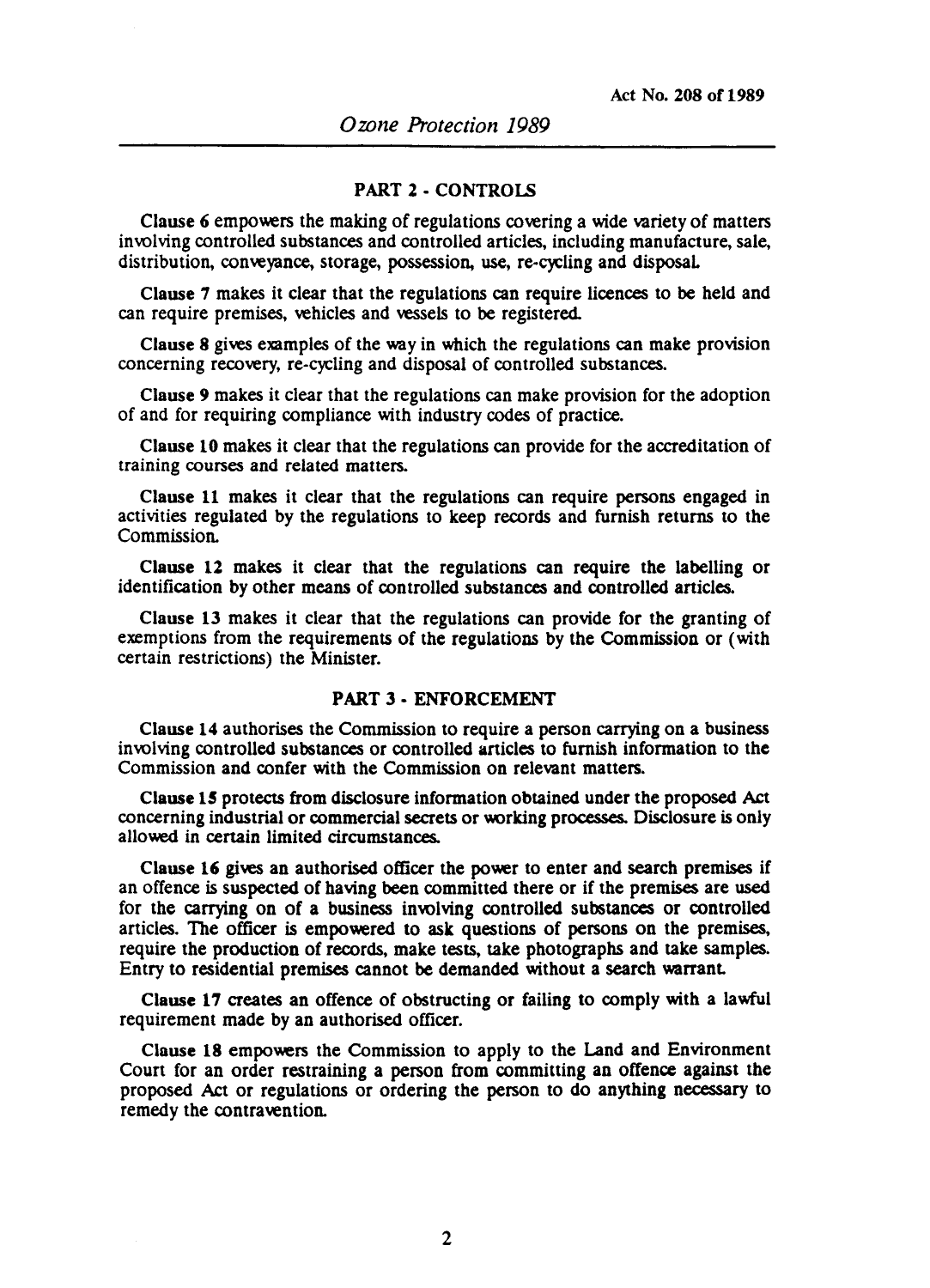Clause 19 provides for the issue of search warrants.

Clause 20 provides for the issue of penalty notices ("on-the-spot" fines) for offences against the proposed Act or regulations.

Clause 21 makes an employer liable for an offence committed by his or her employee under the proposed Act or regulations unless the employer can establish that he or she had no knowledge of the offence and that reasonable diligence could not have prevented iL

Clause 22 makes directors of a corporation liable for an offence committed by the corporation if the director knowingly authorised or permitted the offence.

Clause 23 provides for the taking of proceedings under the proposed Act before a Local Coun or the Land and Environment Coun in its summary jurisdiction. The maximum penalty that can be imposed by a Local Court is 100 penalty units (\$10,000).

Clause 24 provides for the forfeiture by court order of articles and substances involved in offences under the proposed Act.

Clause 25 provides for the period for which substances and anicles seized by authorised officers can be retained.

## PART 4 • GENERAL

Clause 26 provides that the proposed Act binds the Crown.

Clause 27 sets out the way in which documents can be served under the proposed AcL

Clause 28 authorises the Commission to delegate its functions under the proposed Act to any officer of the Commission.

Clause 29 makes it clear that the Commission can conduct advertising and educational campaigns to promote awareness of the causes and effects of stratospheric ozone depletion.

Clause 30 gives the Governor-in-Council the power to make the regulations authorised by the proposed Act and other necessary or convenient regulations.

Clause 31 provides that the regulations may impose penalties of up to \$10,000 on individuals and \$20,000 on corporations.

Clause 32 provides that regulations can be made only on the recommendation of the Minister and requires the Minister to consult with a committee of Ministers before recommending a regulation.

Clause 33 makes it clear that the proposed Act does not derogate from the Environmental Offences and Penalties Act 1989.

Clause 34 amends the Environmental Offences and Penalties Act 1989 to make it an offence under that Act to contravene a provision of the regulations under the proposed Act relating to the emission of controlled substances so as to cause or be likely to cause harm to the environment. That Act provides for penalties of up to Sl,OOO,OOO and 2 years imprisonmenL